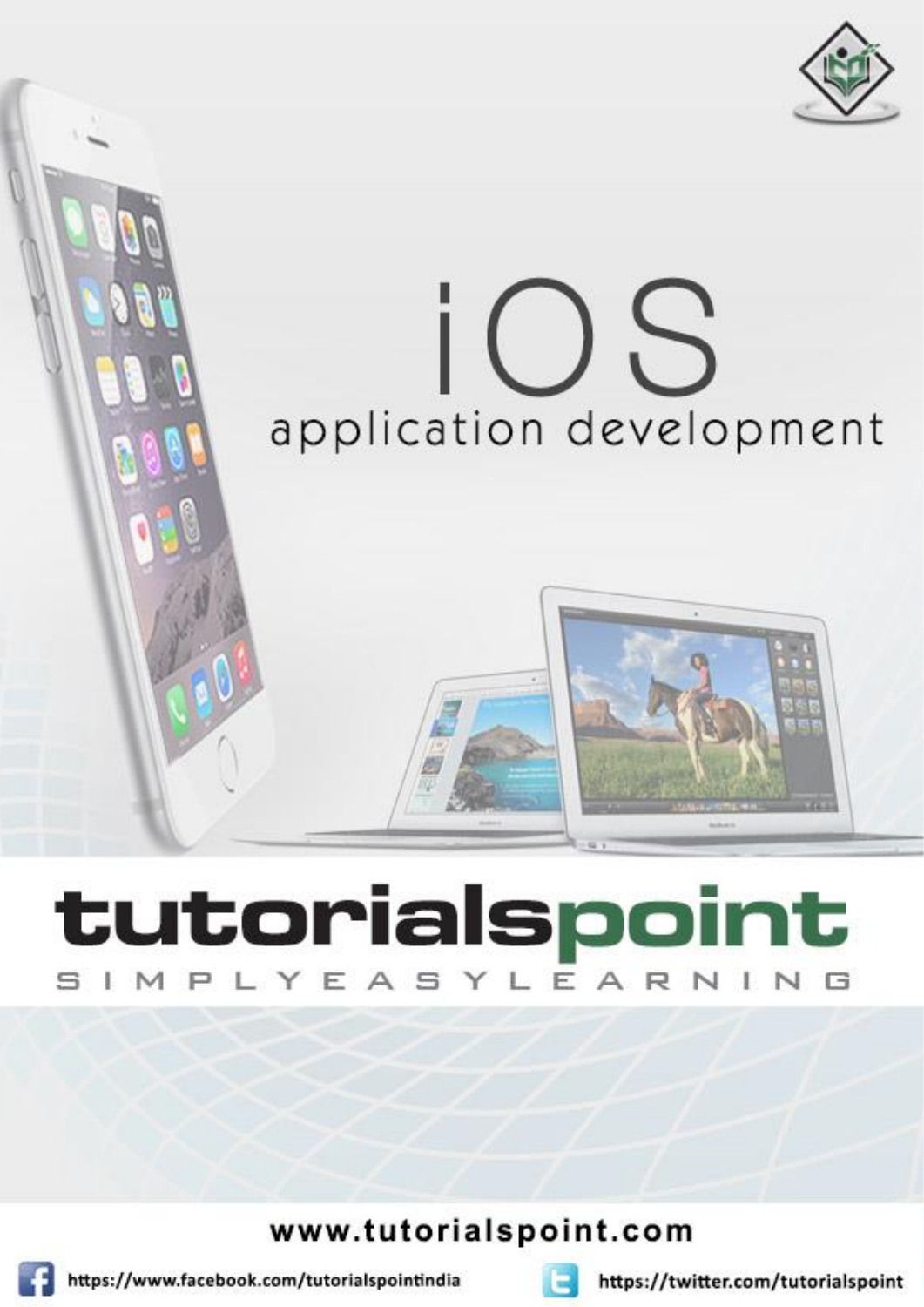# **About theTutorial**

iOS is a mobile operating system developed and distributed by Apple Inc. It was originally released in 2007 for the iPhone, iPod Touch, and Apple TV. iOS is derived from OS X, with which it shares the Darwin foundation. iOS is Apple's mobile version of the OS X operating system used in Apple computers.

## **Audience**

This tutorial has been designed for software programmers with a need to understand the iPhone and iPad application development on iOS using Objective C programming.

# **Prerequisites**

Before proceeding with this tutorial, you should have a basic understanding of Computer Programming terminologies. A basic understanding of any of the programming languages, especially Objective C programming language, will help you learn the concepts of iOS programming faster.

# **Copyright & Disclaimer**

Copyright 2018 by Tutorials Point (I) Pvt. Ltd.

All the content and graphics published in this e-book are the property of Tutorials Point (I) Pvt. Ltd. The user of this e-book is prohibited to reuse, retain, copy, distribute or republish any contents or a part of contents of this e-book in any manner without written consent of the publisher.

We strive to update the contents of our website and tutorials as timely and as precisely as possible, however, the contents may contain inaccuracies or errors. Tutorials Point (I) Pvt. Ltd. provides no guarantee regarding the accuracy, timeliness or completeness of our website or its contents including this tutorial. If you discover any errors on our website or in this tutorial, please notify us at [contact@tutorialspoint.com](mailto:contact@tutorialspoint.com)

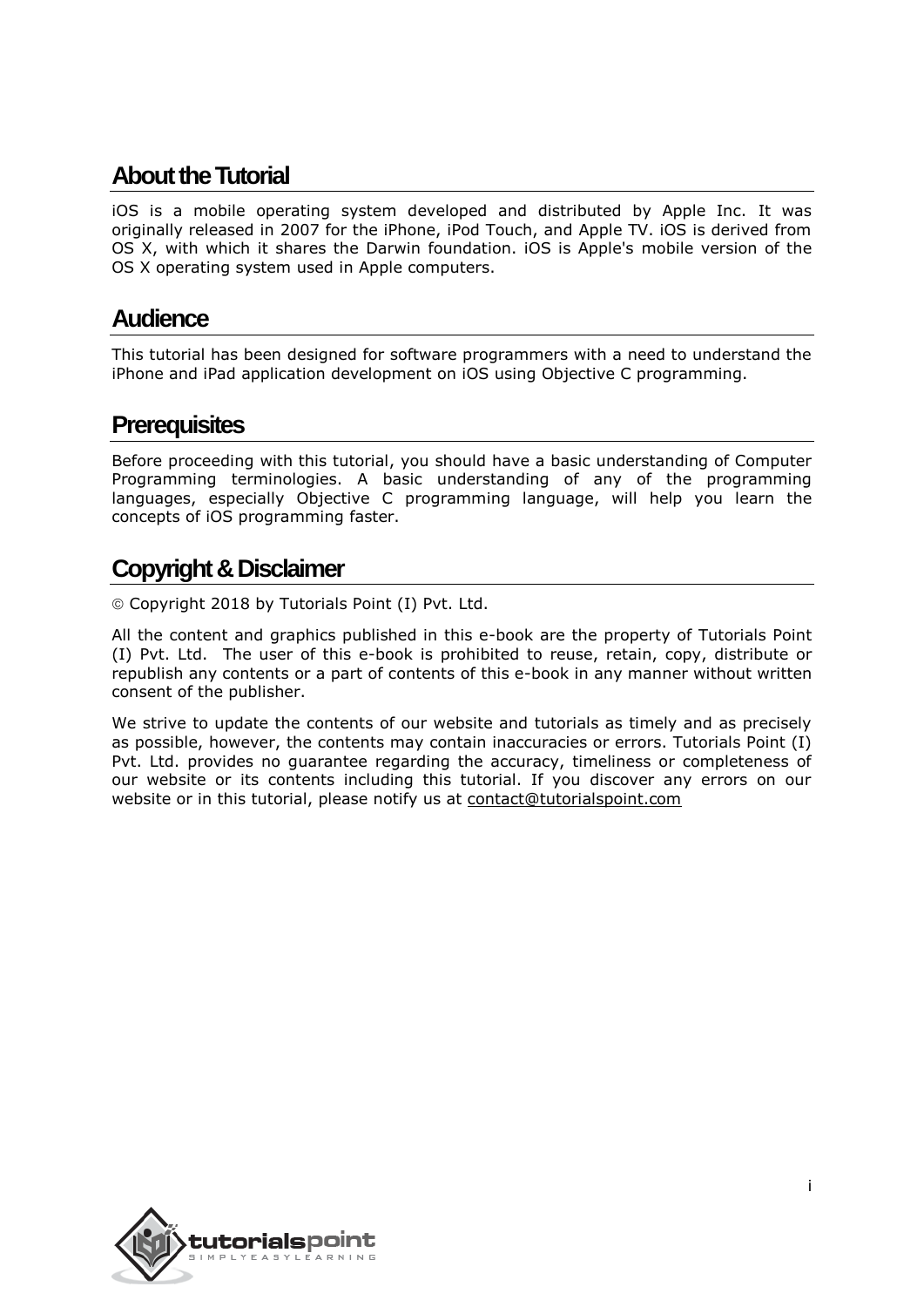# **Table of Contents**

| 1. |     |
|----|-----|
|    |     |
|    |     |
|    |     |
| 2. |     |
|    |     |
|    |     |
|    |     |
| 3. |     |
|    |     |
|    |     |
|    |     |
|    | . 9 |
|    |     |
|    |     |
|    |     |
|    |     |
|    |     |
|    |     |

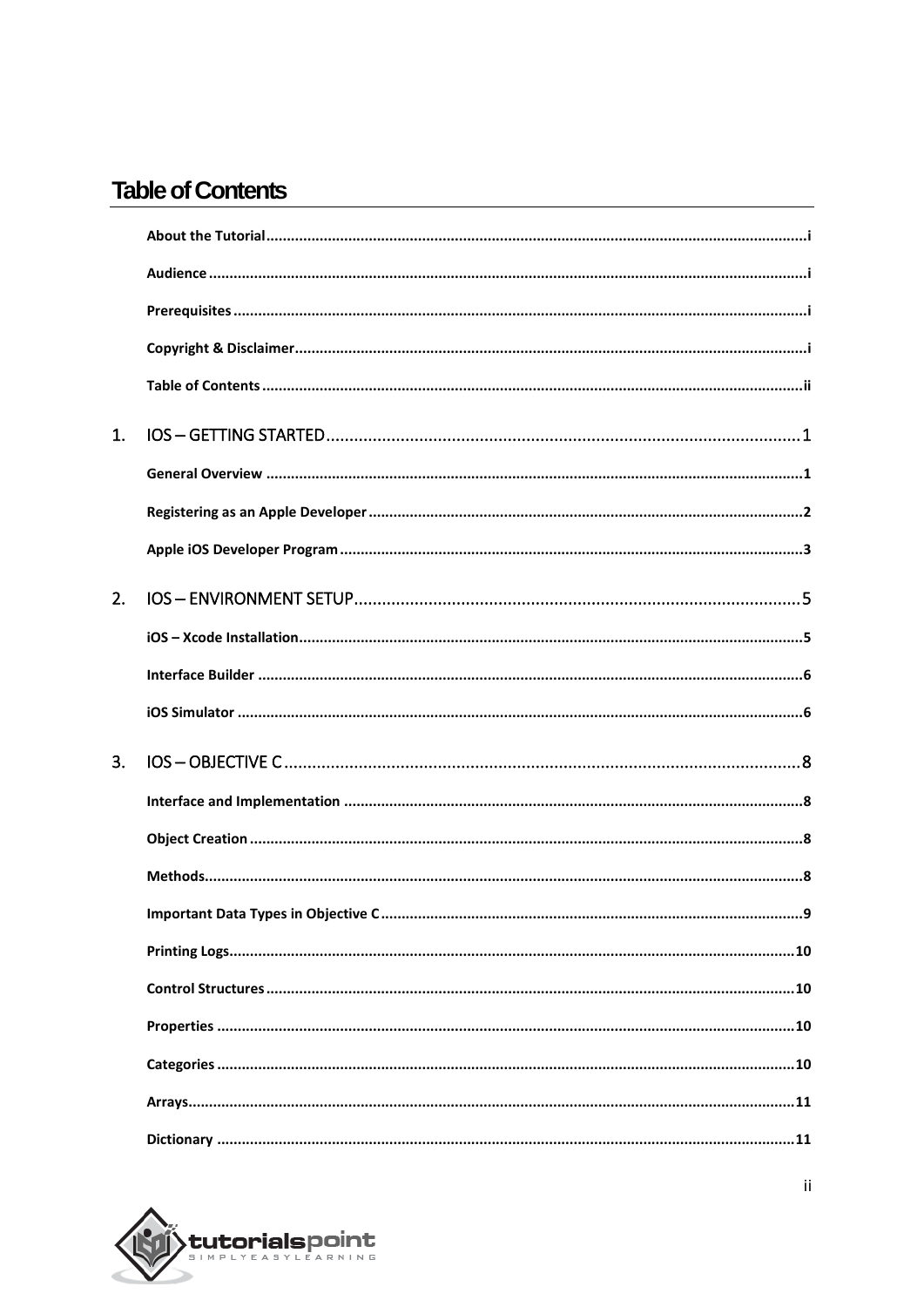| 4. |    |
|----|----|
|    |    |
|    |    |
|    |    |
|    |    |
|    |    |
|    |    |
| 5. |    |
|    |    |
| 6. |    |
|    |    |
|    |    |
| 7. |    |
|    |    |
|    |    |
|    |    |
|    |    |
|    | 36 |
|    |    |
|    |    |
|    |    |
|    |    |
|    |    |
|    |    |
|    |    |

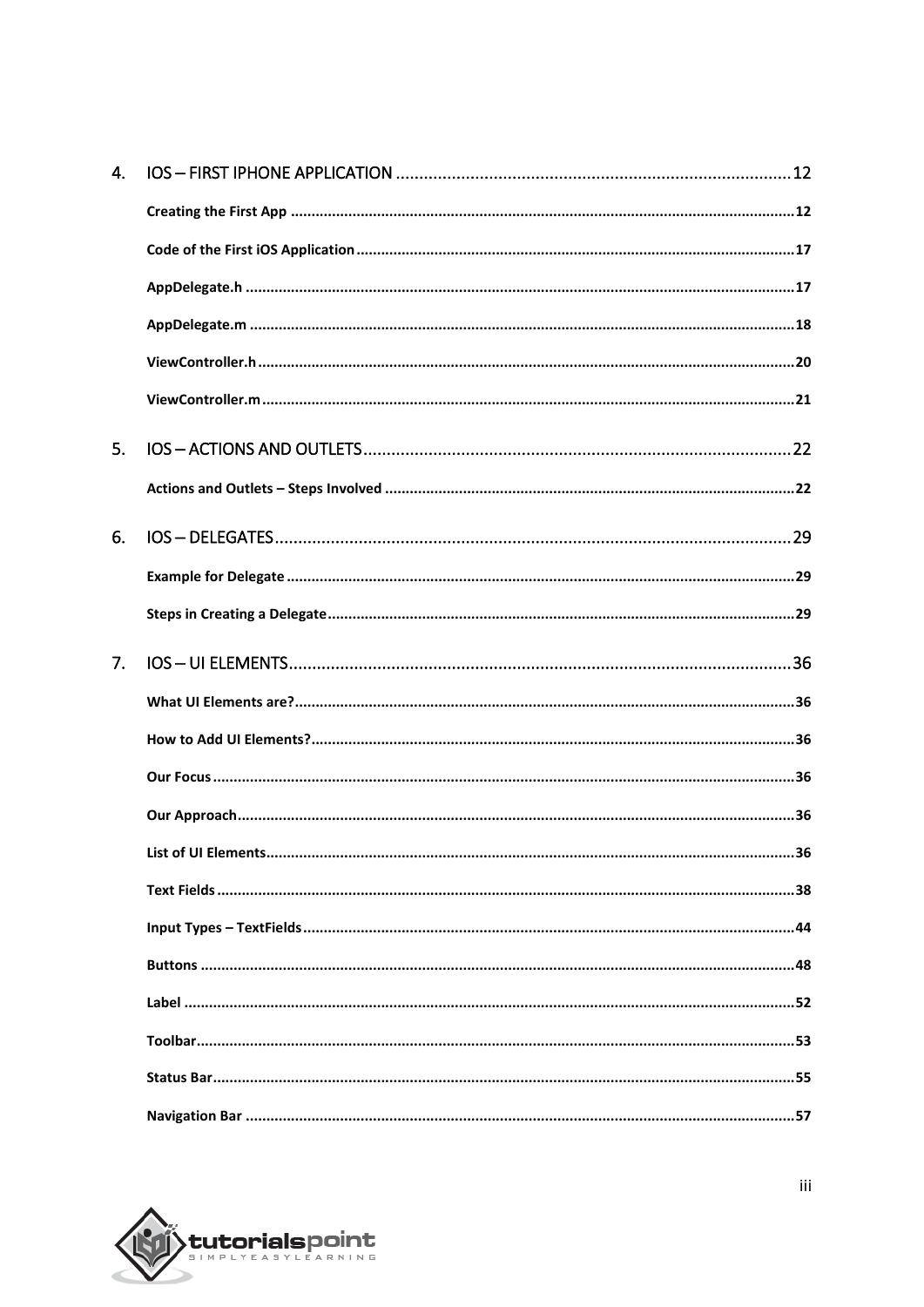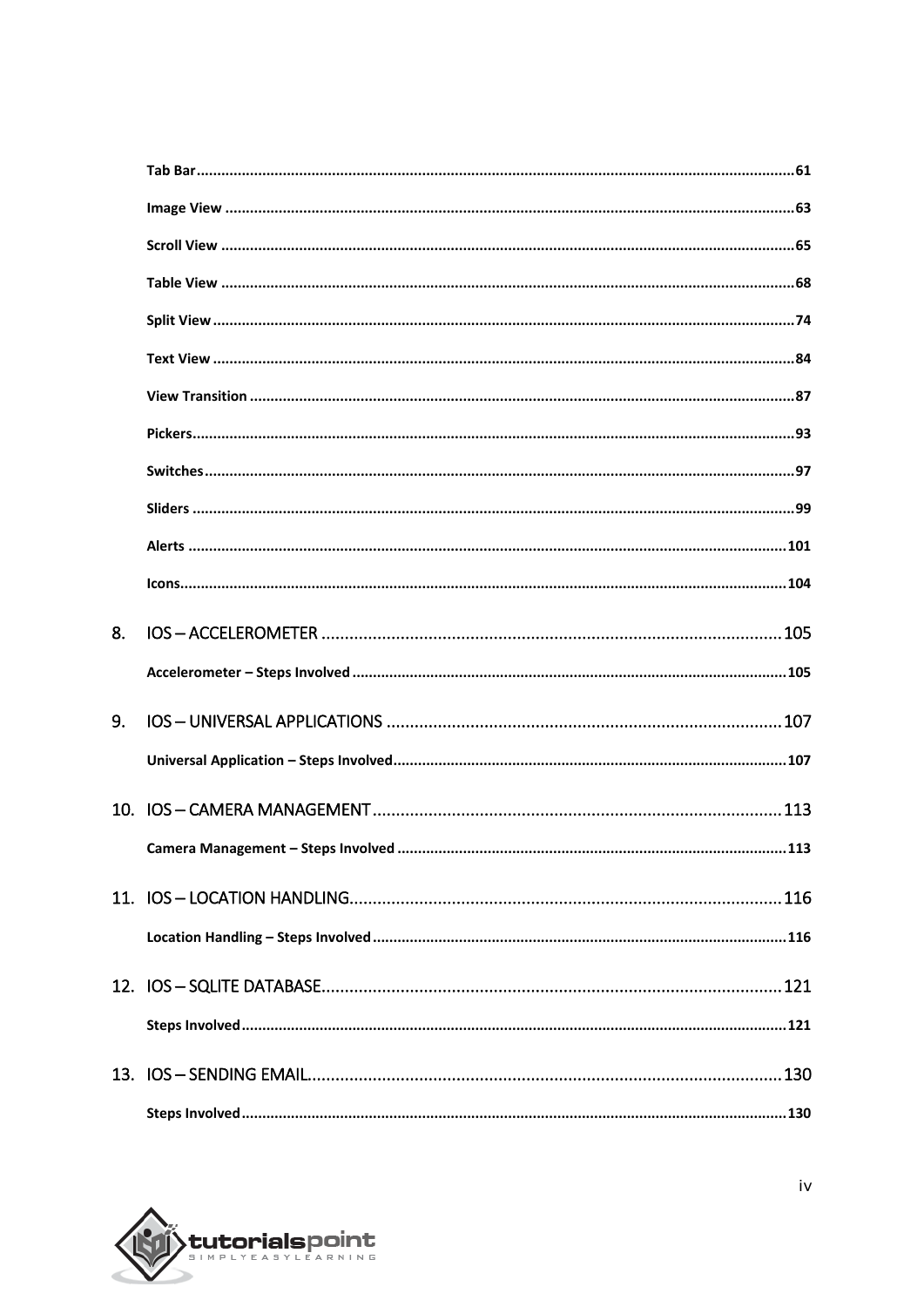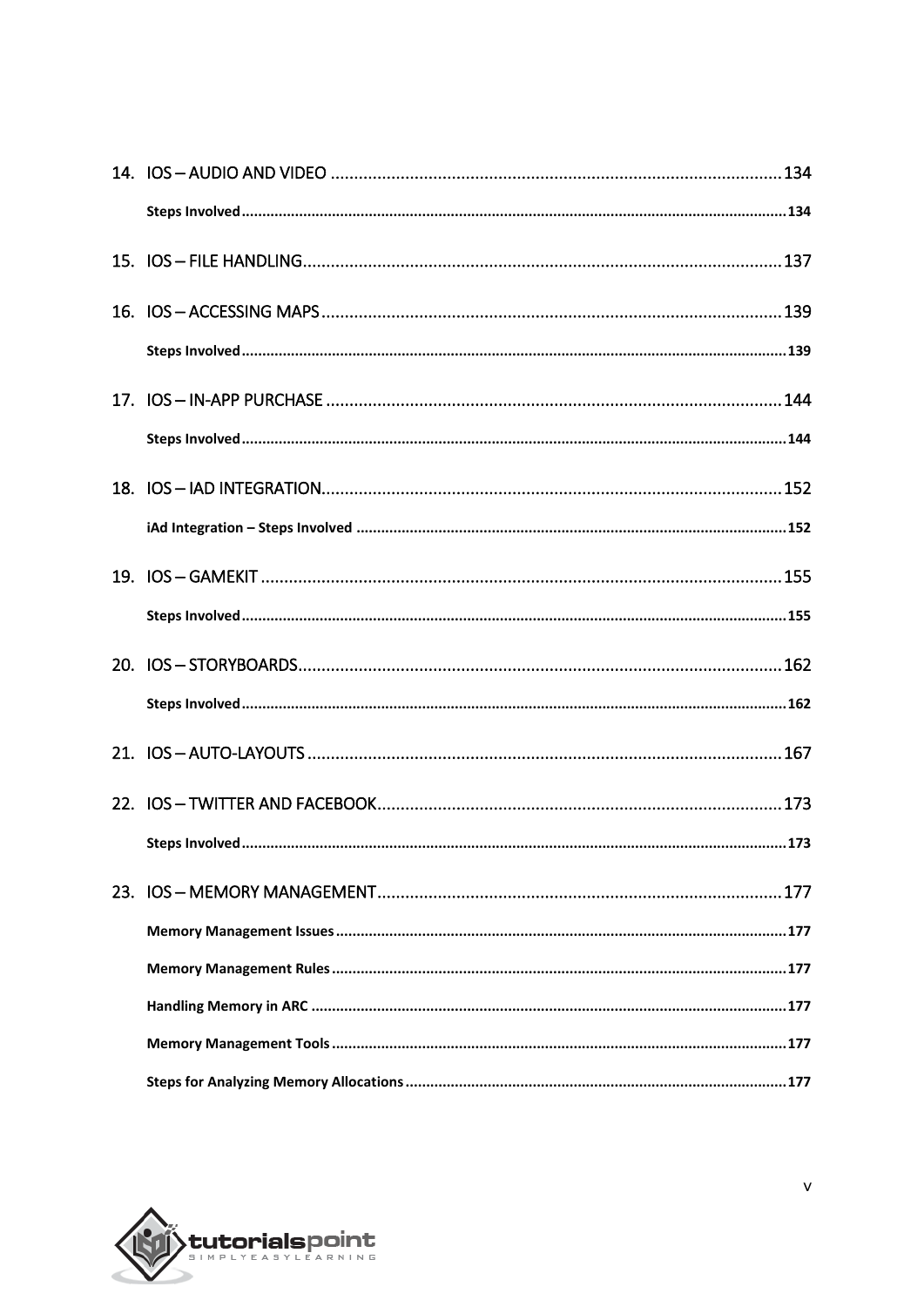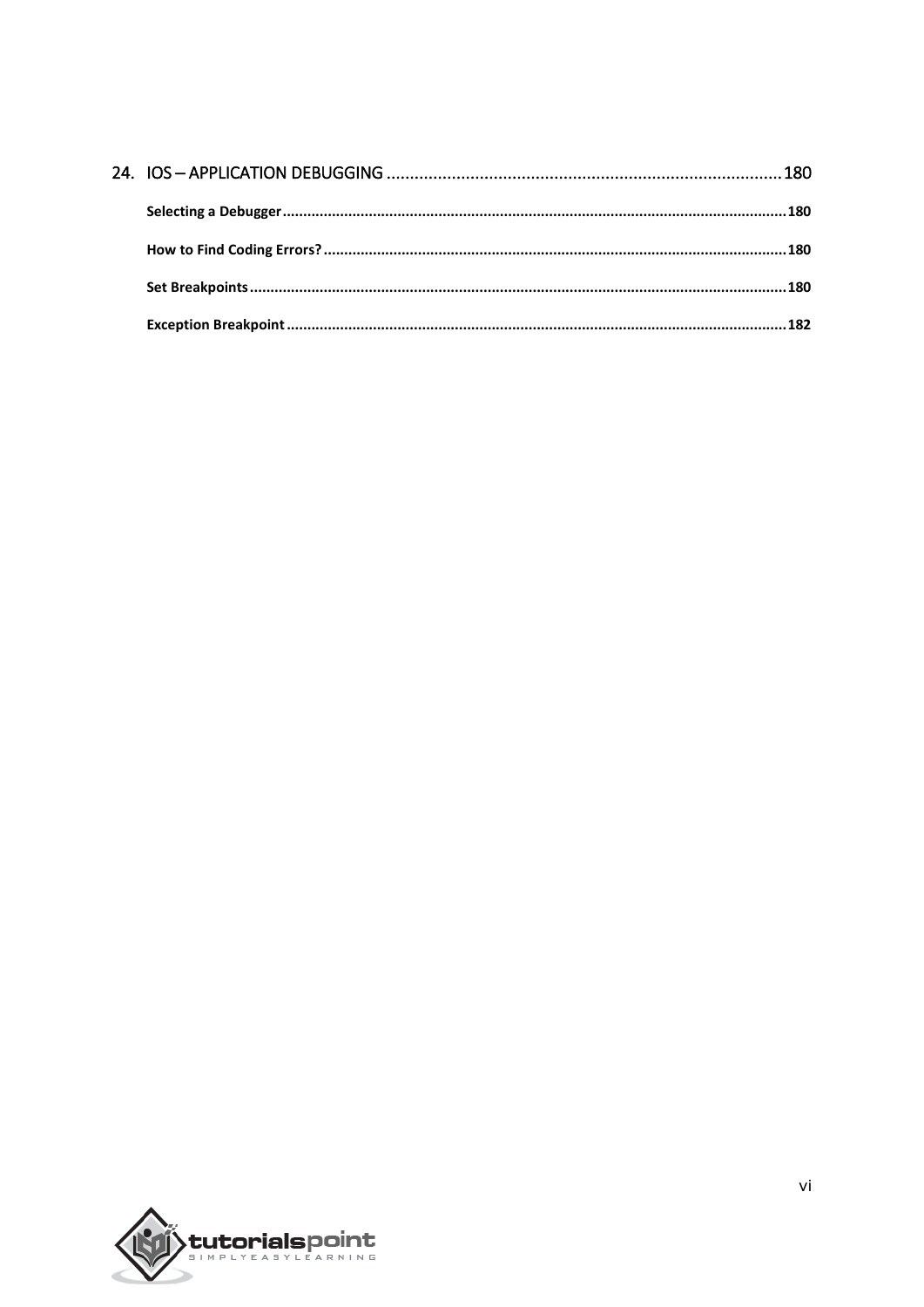# **General Overview**

iOS, which was previously called iPhone OS, is a mobile operating system developed by Apple Inc. Its first release was in 2007, which included iPhone and iPod Touch. iPad (1st Generation) was released in April 2010 and iPad Mini was released in November 2012.

The iOS devices get evolved quite frequently and from experience, we find that at least one version of iPhone and iPad is launched every year. Now, we have iphone5 launched which has its predecessors starting from iPhone, iPhone 3gs, iPhone 4, iPhone 4s. Similarly, iPad has evolved from iPad (1st Generation) to iPad (4th Generation) and an additional iPad Mini version.

The iOS SDK has evolved from 1.0 to 6.0. iOS 6.0, the latest SDK is the only officially supported version in Xcode 4.5 and higher. We have a rich Apple documentation and we can find which methods and libraries can be used based on our deployment target. In the current version of Xcode, we'll be able to choose between deployment targets of iOS 4.3, 5.0 and 6.0.

The power of iOS can be felt with some of the following features provided as a part of the device.

- Maps
- Siri
- Facebook and Twitter
- Multi-Touch
- Accelerometer
- GPS
- High end processor
- Camera
- Safari
- Powerful APIs
- Game center
- In-App Purchase
- Reminders
- Wide Range of gestures

The number of users using iPhone/iPad has increased a great deal. This creates the opportunity for developers to make money by creating applications for iPhone and iPad the Apple's App Store.

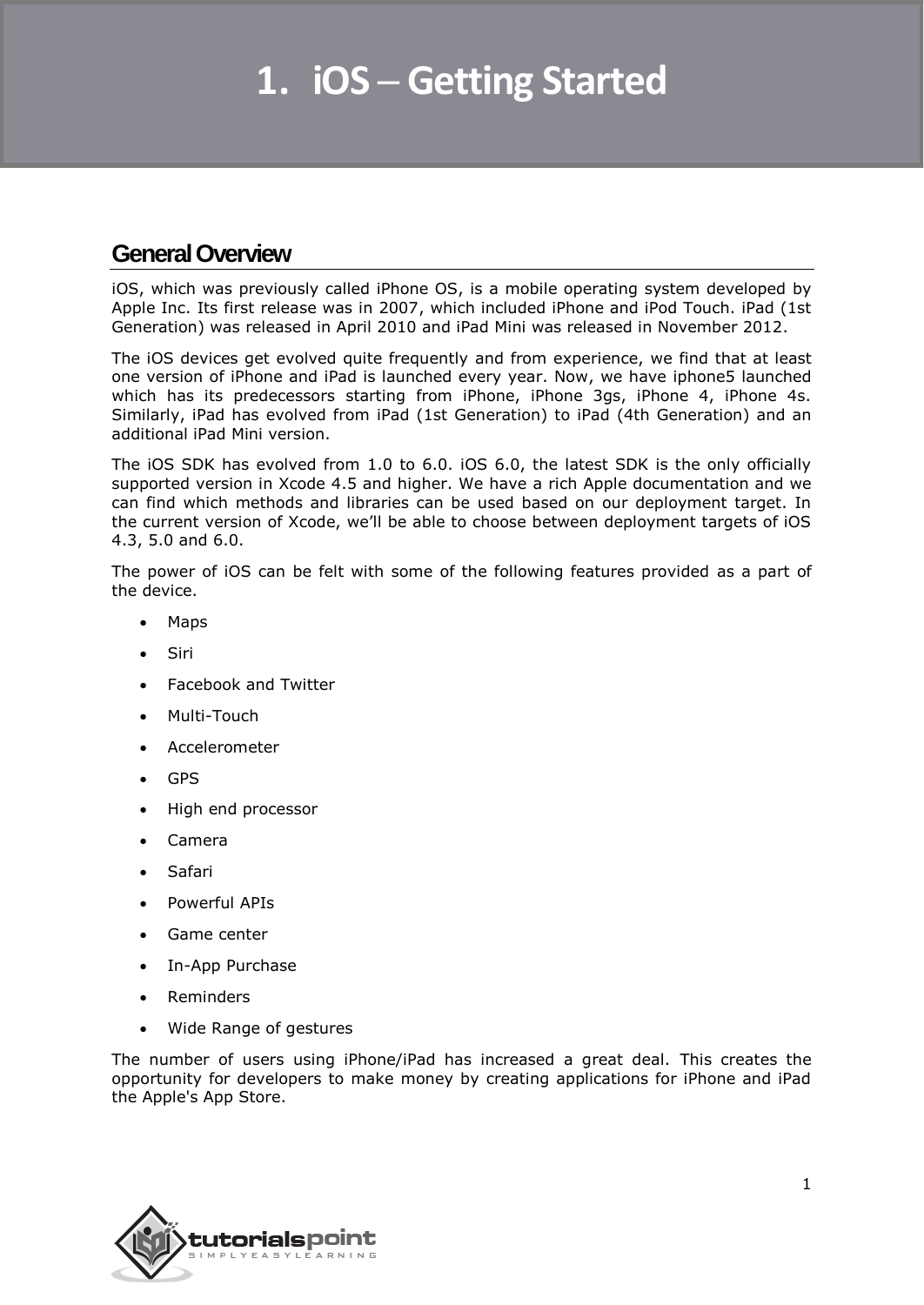For some one new to iOS, Apple has designed an application store where the user can buy apps developed for their iOS devices. A developer can create both free and paid apps to App Store. To develop applications and distribute to the store, the developer will require to register with iOS developer program which costs \$99 a year and a Mac with Mountain Lion or higher for its development with latest Xcode.

# **Registering as an Apple Developer**

An Apple ID is most necessary if you are having any Apple device and being a developer, you definitely need it. It's free and hence, no issues in having one. The benefits of having an Apple account are as follows:

- Access to development tools.
- Worldwide Developers Conference (WWDC) videos.
- Can join iOS developer program teams when invited.

To register an Apple account, follow the steps given below:

1. Click the link (https://developer.apple.com/programs/register/) and select "Create Apple ID".



- 2. Provide the necessary information, which is self explanatory as given in the page.
- 3. Verify your account with your email verification and the account becomes active.
- 4. Now you will be able to download the developer tools like Xcode, which is packaged with iOS simulator and iOS SDK, and other developer resources.

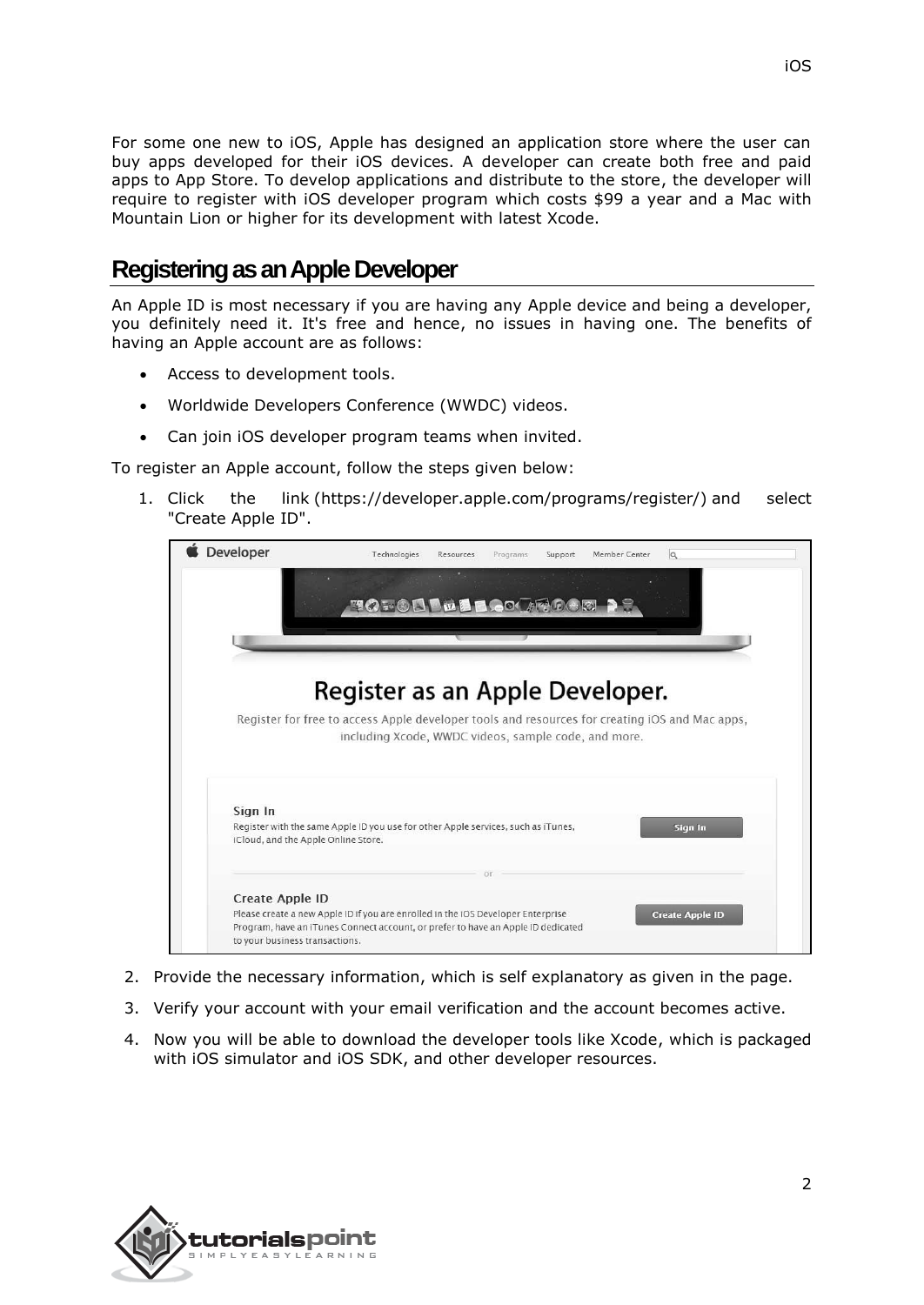# **Apple iOS Developer Program**

The first question that would arise to a new developer is – Why should I register for an iOS developer program? The answer is quite simple; Apple always focuses on providing quality applications to its user. If there was no registration fee, there could be a possibility of junk apps being uploaded that could cause problems for the app review team of Apple.

The benefits of joining the iOS developer program are as follows:

- Run the apps you develop on the real iOS device.
- Distribute the apps to the app store.
- Get access to the developer previews.

The steps to join the iOS developer program are as follows:

1. To register, click on the link - (https://developer.apple.com/programs/ios/).



- 2. Click on Enroll Now in the page that is displayed.
- 3. You can either sign in to your existing apple account (if you have one) or create a new Apple ID.
- 4. Thereafter, you have to select between Individual and Company accounts. Use company account if there will be more than one developer in your team. In individual account, you can't add members.
- 5. After entering the personal information (for those who newly registers), you can purchase and activate the program by paying with the help of your credit card (only accepted mode of payment).

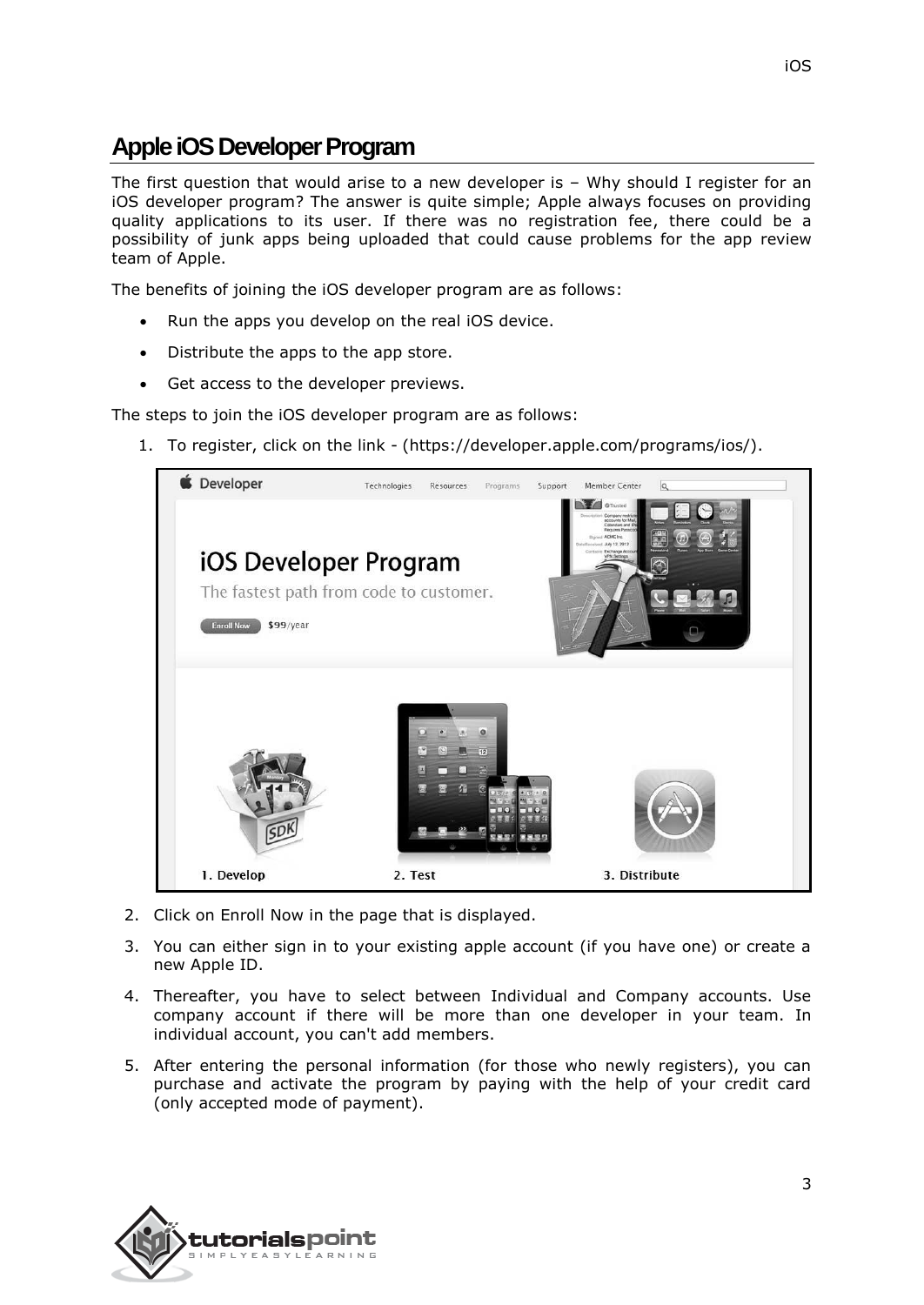6. Now you will get access to developer resources by selecting the member center option in the page.



- 7. Here you will be able to do the following:
	- Create provisioning profiles.
	- Manage your team and devices.
	- Managing application to app store through iTunes Connect.
	- Get forum and technical support.

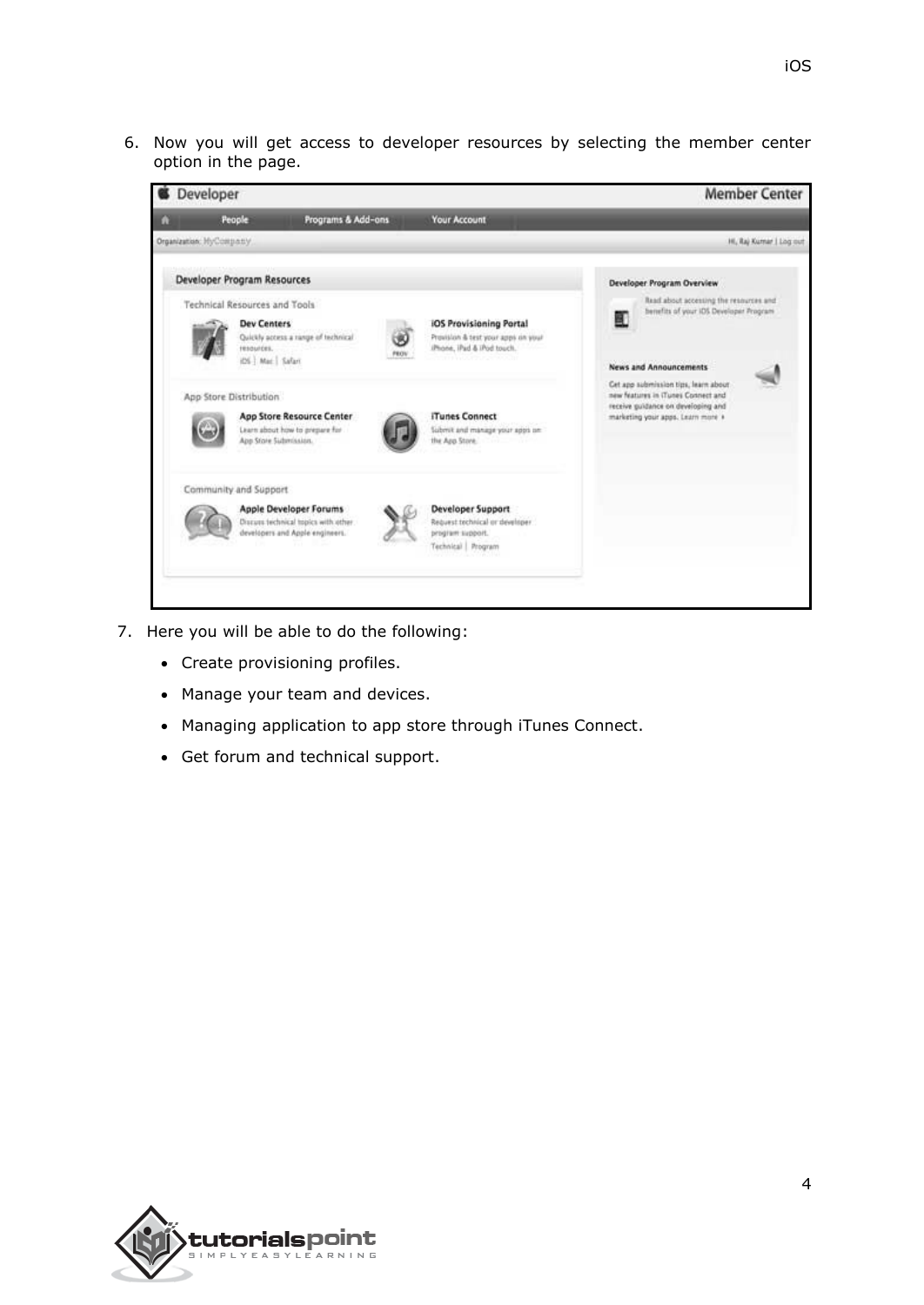# **iOS –Xcode Installation**

1. Download the latest version of Xcode from [\(https://developer.apple.com/downloads/\)](https://developer.apple.com/downloads/)

|                                            | Downloads for Apple Developers                                                                                                                                                                                   | Hi, Raj Kumar My Profile Log out     |
|--------------------------------------------|------------------------------------------------------------------------------------------------------------------------------------------------------------------------------------------------------------------|--------------------------------------|
| $\alpha$                                   | $1 - 20$ of 180                                                                                                                                                                                                  | $1$ of 9 $1$ $11$<br>Page            |
| Categories                                 | Description.                                                                                                                                                                                                     | Release Date<br>۰                    |
| Applications (11)                          | F HTTP Live Streaming Tools                                                                                                                                                                                      | Jan 16, 2013                         |
| Ceveloper Tools (152)<br>$\sqrt{105}$ (11) | Xcode 4.5.2                                                                                                                                                                                                      | Jan 14, 2013                         |
| $\sqrt{05X(52)}$<br>V OS X Server (9)      | The is the release version of the complete Xcode developer toolset for Mac. (Phone,<br>Pod touch, and Pad. It includes the IDS 6 SDK and OS X 10.8 SDK. Xcode 4.5.2<br>requires OS X Mountain Lion or OS X Lion. | Xcode 4.5.2 Raissau Notes            |
|                                            |                                                                                                                                                                                                                  | $L$ , Xcoda $4.5.2$<br>Jimp(1.56-DB) |
|                                            | > Java for OS X Developer Preview 11M4001+10M4001                                                                                                                                                                | Jan 11, 2013                         |
|                                            | $\blacktriangleright$ Xcode 4.4.1                                                                                                                                                                                | Dec 5, 2012                          |
|                                            | $*$ Xcode 4.4                                                                                                                                                                                                    | Dec 5, 2012                          |
|                                            | > Xcode 4.6 Developer Preview 3                                                                                                                                                                                  | Dec 3, 2012                          |
|                                            | > IOUSBFamily Log Release for OS X 10.7.5                                                                                                                                                                        | Nov 28, 2012                         |
|                                            | F Hardware IO Tools for Xcode - Late July 2012                                                                                                                                                                   | Nov 26, 2012                         |
|                                            |                                                                                                                                                                                                                  |                                      |

- 2. Double click the Xcode dmg file.
- 3. You will find a device mounted and opened.
- 4. There will be two items in the window that's displayed namely, Xcode application and the Application folder's shortcut.
- 5. Drag the Xcode to application and it will be copied to your applications.
- 6. Now Xcode will be available as a part of other applications from which you can select and run.

You also have another option of downloading Xcode from the Mac App store and then install following the step-by-step procedure given on the screen.

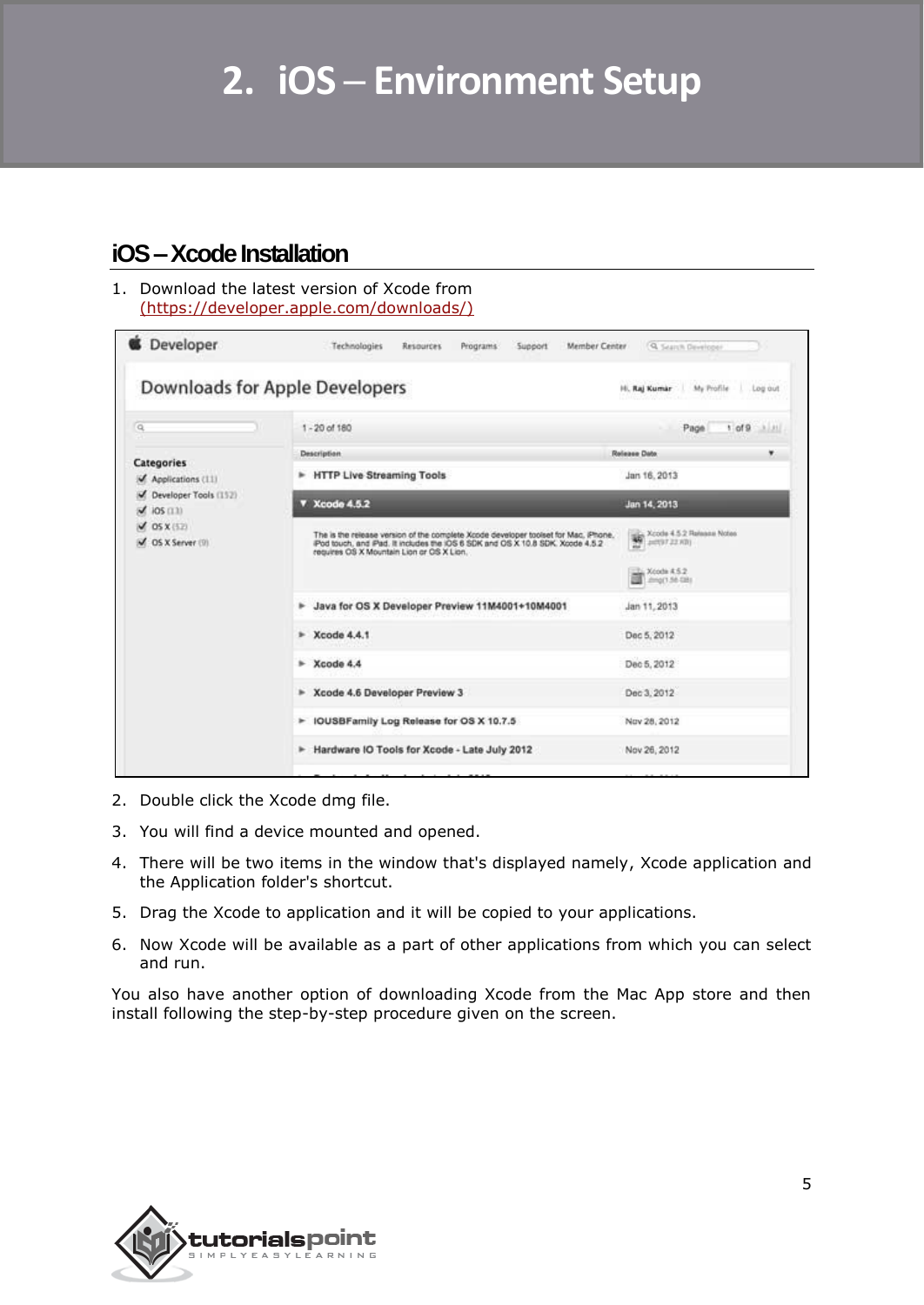# **Interface Builder**

Interface builder is the tool that enables easy creation of UI interface. You have a rich set of UI elements that is developed for use. You just have to drag and drop into your UI view. We'll learn about adding UI elements, creating outlets and actions for the UI elements in the upcoming pages.



You have objects library at the right bottom that consists the entire necessary UI element. The user interface is often referred as **xibs**, which is its file extension. Each of the xibs is linked to a corresponding view controller.

# **iOS Simulator**

An iOS simulator actually consists of two types of devices, namely iPhone and iPad with their different versions. iPhone versions include iPhone (normal), iPhone Retina, iPhone 5. iPad has iPad and iPad Retina. A screenshot of an iPhone simulator is displayed below.

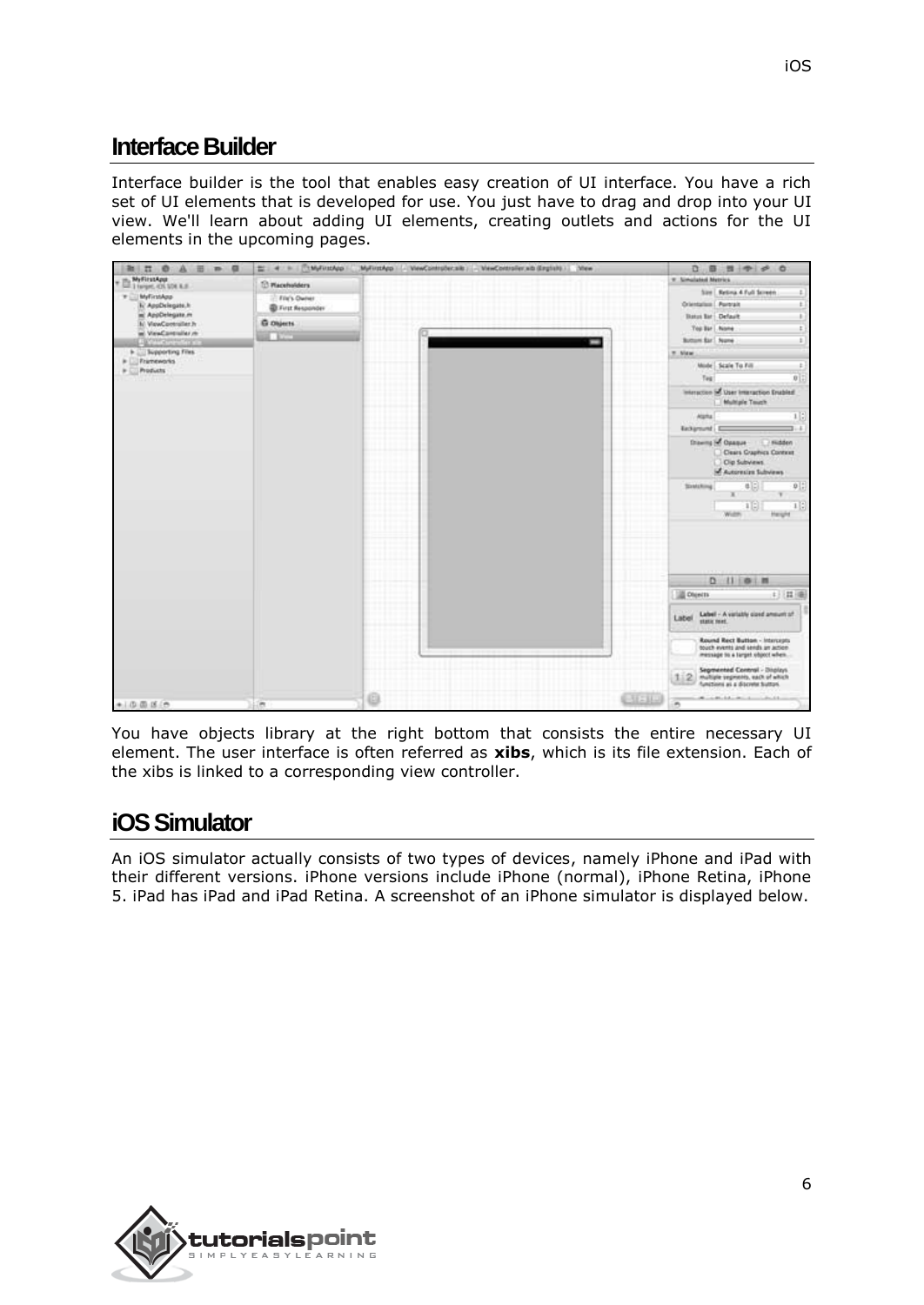

You can simulate location in an iOS simulator for playing around with latitude and longitude effects of the app. You can also simulate memory warning and in-call status in the simulator. You can use the simulator for most purposes, however you cannot test device features like accelerometer. So, you might always need an iOS device to test all the scenarios of an application thoroughly.

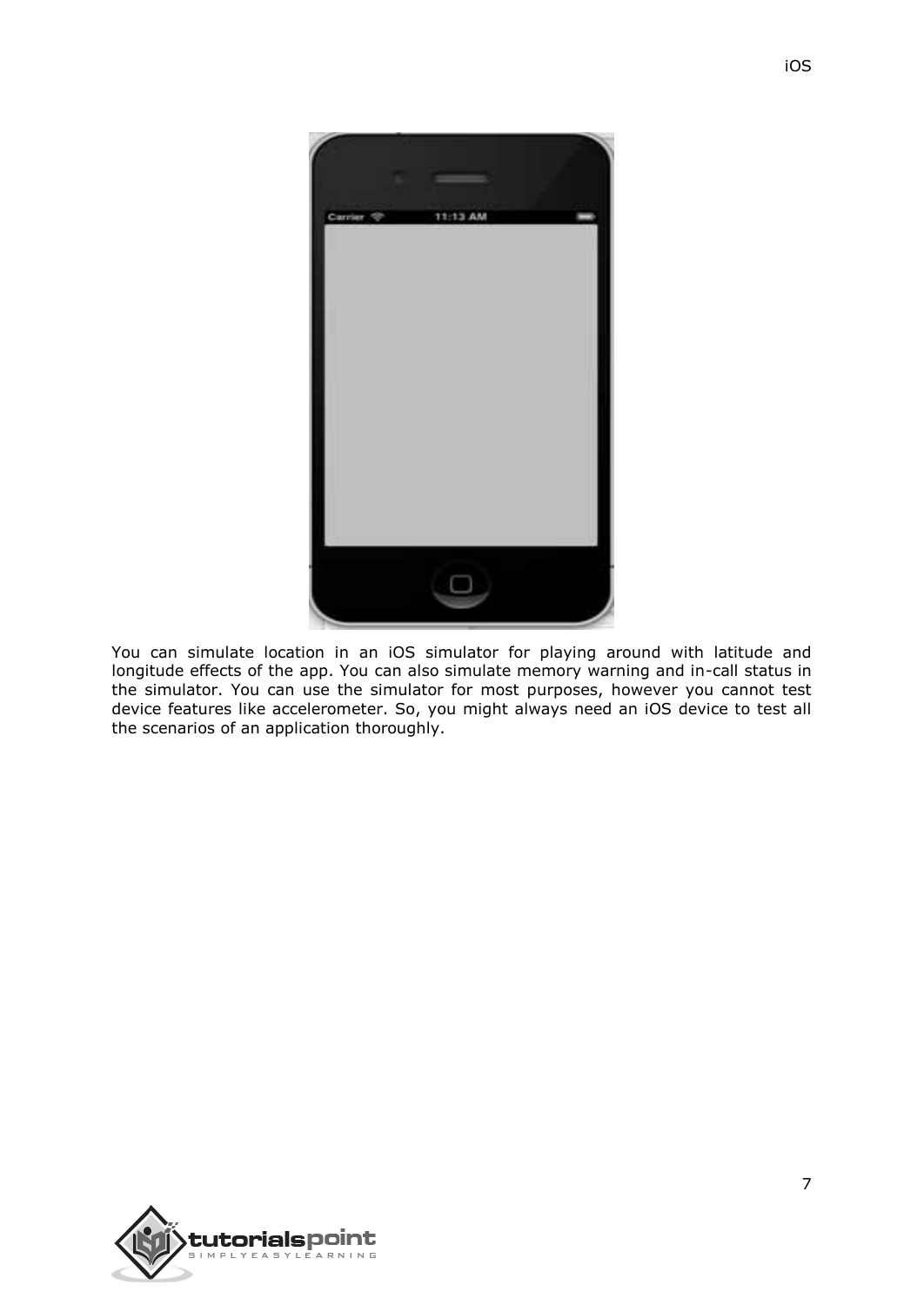# **3. iOS ─ Objective C**

The language used in iOS development is objective C. It is an object-oriented language and hence, it would be easy for those who have some background in object-oriented programming languages.

#### **Interface and Implementation**

In Objective C, the file where the declaration of class is done is called the **interface file** and the file where the class is defined is called the **implementation file**.

A simple interface file **MyClass.h** would look like the following:

```
@interface MyClass:NSObject{
// class variable declared here
}
// class properties declared here
// class methods and instance methods declared here
@end
```
The implementation file **MyClass.m** would be as follows:

@implementation MyClass // class methods defined here @end

# **Object Creation**

Object creation is done as follows:

```
MyClass *objectName = [[MyClass alloc]init] ;
```
## **Methods**

Method is declared in Objective C as follows:

-(returnType)methodName:(typeName) variable1 :(typeName)variable2;

An example is shown below.

```
-(void)calculateAreaForRectangleWithLength:(CGfloat)length
```

```
andBreadth:(CGfloat)breadth;
```
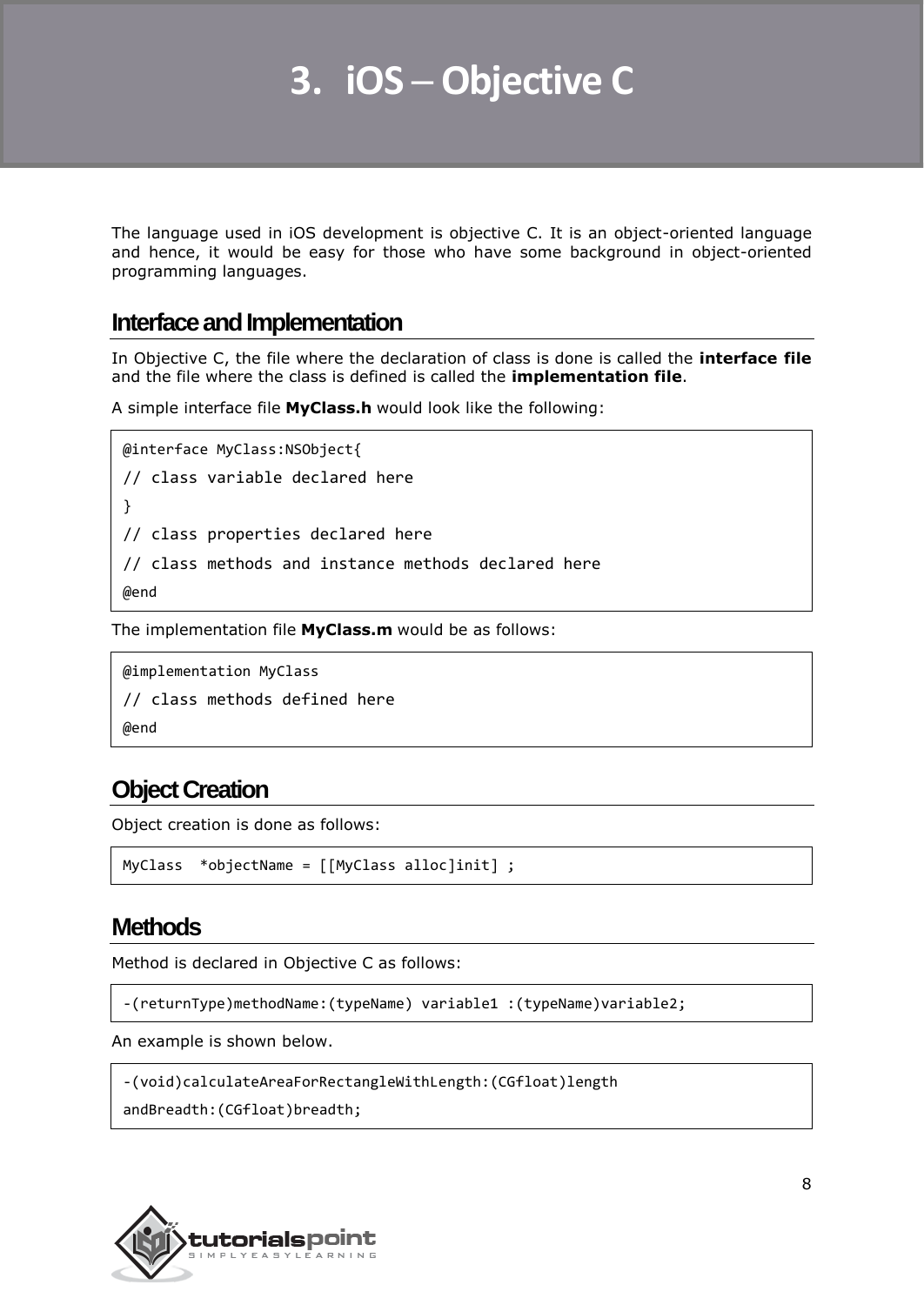You might be wondering what the **andBreadth** string is for; actually it's an optional string, which helps us read and understand the method easily, especially at the time of calling. To call this method in the same class, we use the following statement:

[self calculateAreaForRectangleWithLength:30 andBreadth:20];

As said above, the use of andBreadth helps us understand that breadth is 20. Self is used to specify that it's a class method.

#### **Class Methods**

Class methods can be accessed directly without creating objects for the class. They don't have any variables and objects associated with it. An example is shown below.

```
+(void)simpleClassMethod;
```
It can be accessed by using the class name (let's assume the class name as MyClass) as follows:

[MyClass simpleClassMethod];

#### **Instance Methods**

Instance methods can be accessed only after creating an object for the class. Memory is allocated to the instance variables. An example instance method is shown below.

-(void)simpleInstanceMethod;

It can be accessed after creating an object for the class as follows:

MyClass \*objectName = [[MyClass alloc]init] ;

[objectName simpleInstanceMethod];

# **Important Data Types in Objective C**

| S.N. | Data Type                                                                                                                              |
|------|----------------------------------------------------------------------------------------------------------------------------------------|
| 1    | <b>NSString</b><br>It is used for representing a string.                                                                               |
| 2    | <b>CGfloat</b><br>It is used for representing a floating point value (normal float is also allowed<br>but it's better to use CGfloat). |
| 3    | <b>NSInteger</b>                                                                                                                       |

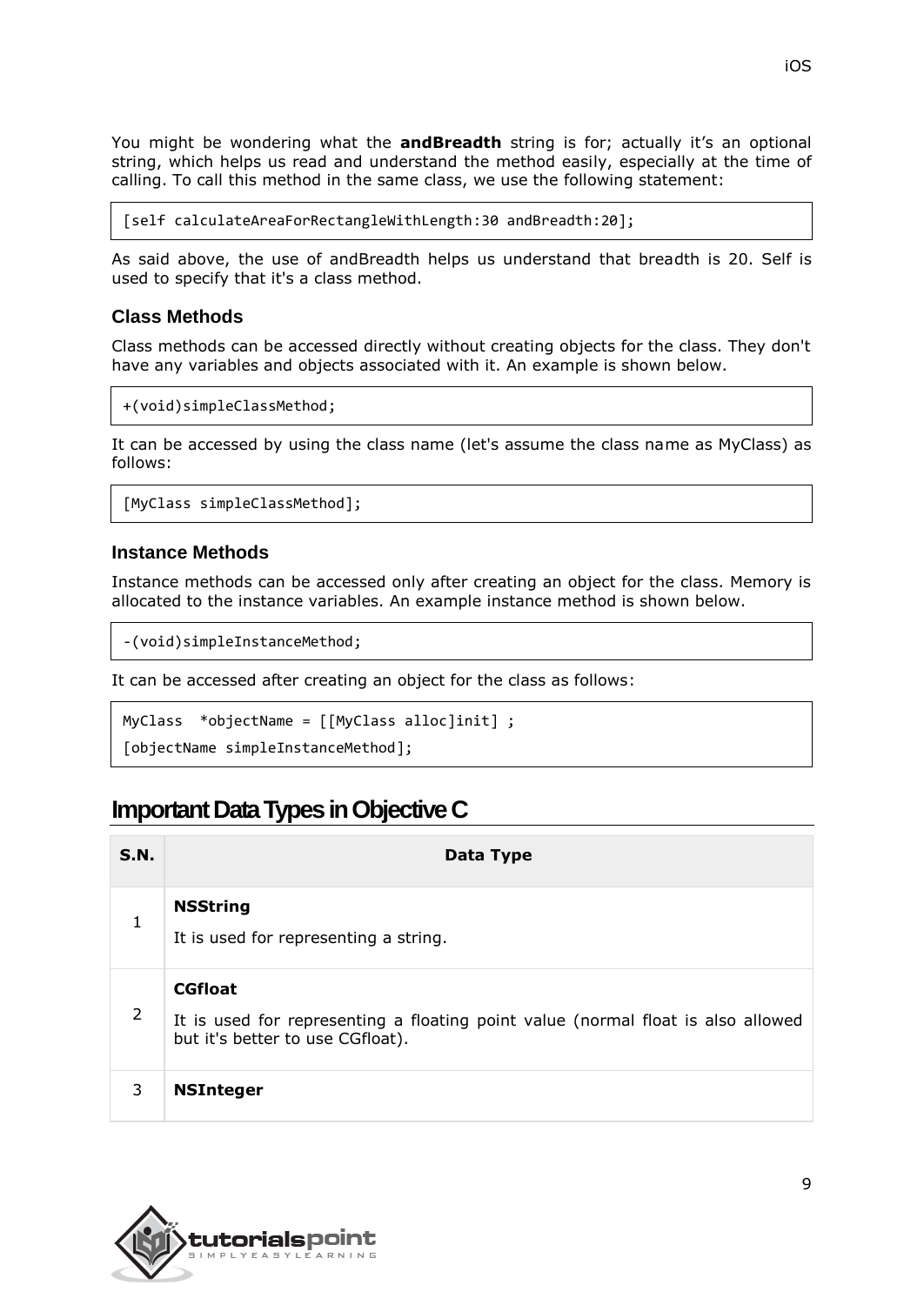|   | It is used for representing integer.                                                   |
|---|----------------------------------------------------------------------------------------|
| 4 | <b>BOOL</b><br>It is used for representing Boolean (YES or NO are BOOL types allowed). |

# **Printing Logs**

NSLog - used for printing a statement. It will be printed in the device logs and debug console in release and debug modes respectively. For example,

 $NSlog(\omega$ "");

## **Control Structures**

Most of the control structures are same as in C and  $C++$ , except for a few additions like for in statement.

# **Properties**

For an external class to access the class, variable properties are used. For example,

```
@property(nonatomic , strong) NSString *myString;
```
#### **Accessing Properties**

You can use dot operator to access properties. To access the above property, we will do the following.

```
self.myString = @"Test";
```
You can also use the set method as follows:

```
[self setMyString:@"Test"];
```
# **Categories**

Categories are used to add methods to the existing classes. By this way, we can add method to classes for which we don't have even implementation files where the actual class is defined. A sample category for our class is as follows:

```
@interface MyClass(customAdditions)
```

```
- (void)sampleCategoryMethod;
```
@end

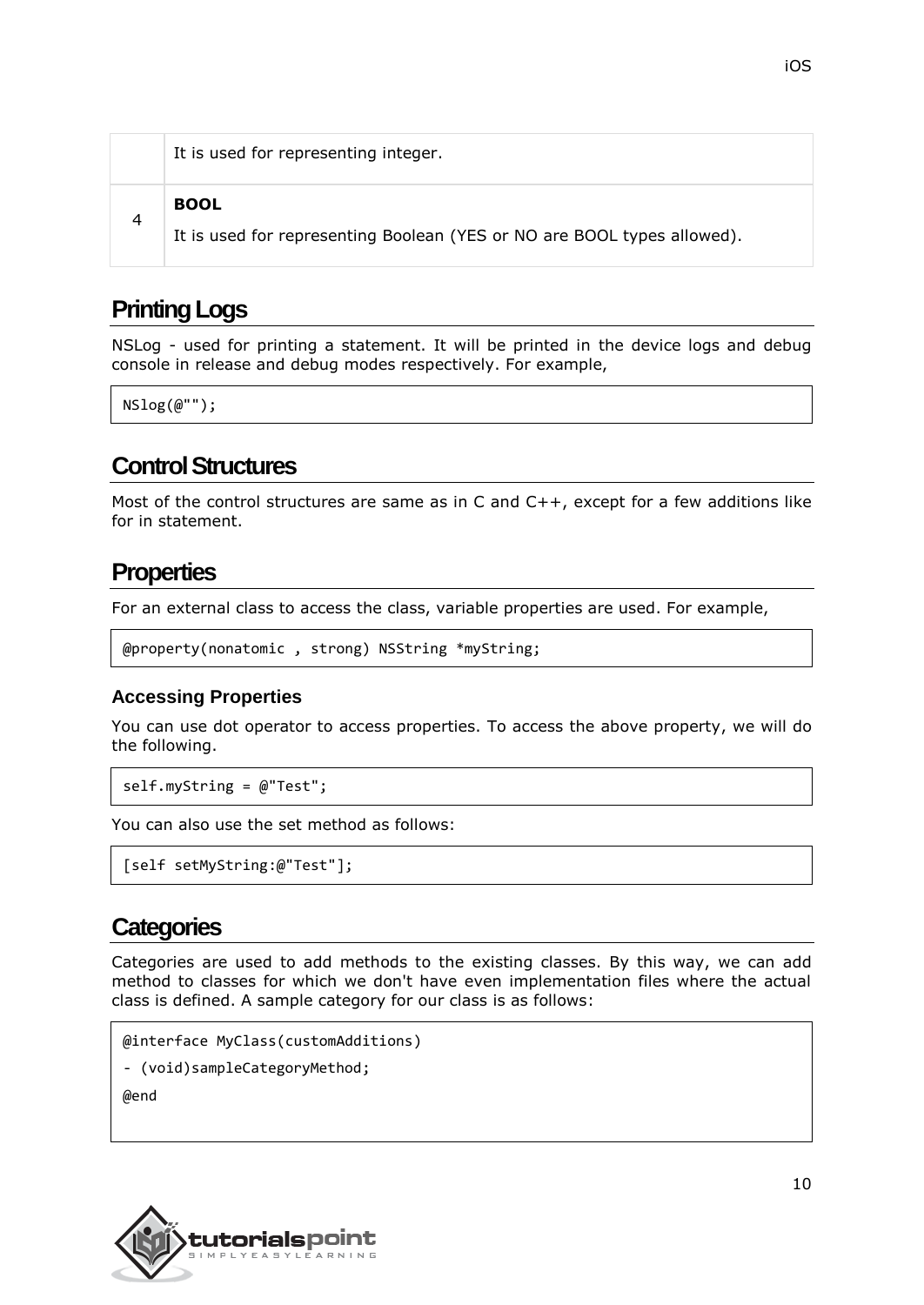```
@implementation MyClass(categoryAdditions)
-(void)sampleCategoryMethod{
    NSLog(@"Just a test category");
}
```
# **Arrays**

NSMutableArray and NSArray are the array classes used in objective C. As the name suggests, the former is mutable and the latter is immutable. An example is shown below.

```
NSMutableArray *aMutableArray = [[NSMutableArray alloc]init];
[anArray addObject:@"firstobject"];
NSArray *aImmutableArray = [[NSArray alloc]
initWithObjects:@"firstObject",nil];
```
# **Dictionary**

NSMutableDictionary and NSDictionary are the dictionary classes used in objective C. As the name suggests, the former is mutable and the latter is immutable. An example is shown below.

```
NSMutableDictionary*aMutableDictionary = [[NSMutableArray alloc]init];
[aMutableDictionary setObject:@"firstobject" forKey:@"aKey"];
NSDictionary*aImmutableDictionary= [[NSDictionary
alloc]initWithObjects:[NSArray arrayWithObjects:
@"firstObject",nil] forKeys:[ NSArray arrayWithObjects:@"aKey"]];
```